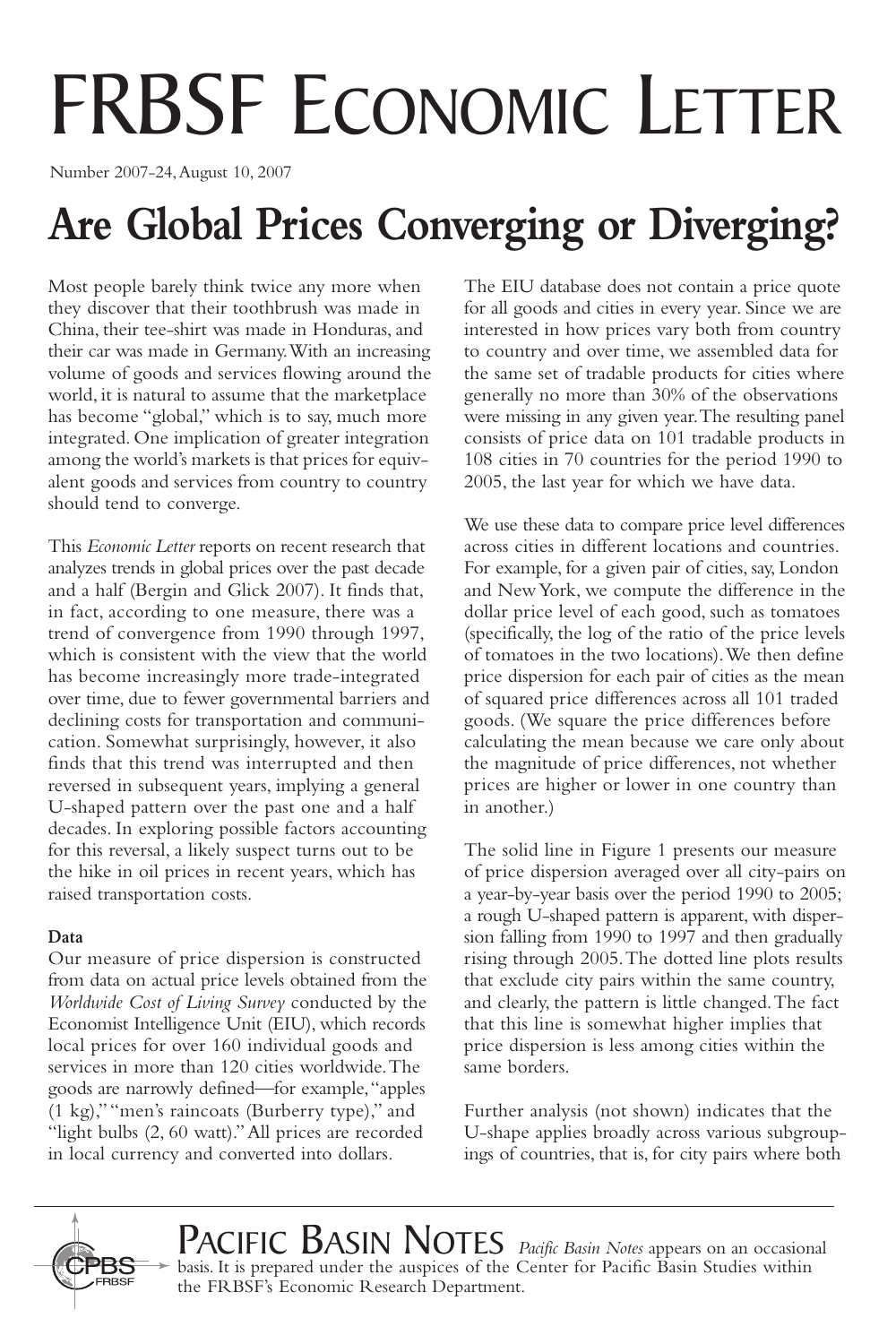**Figure 1** 



are in industrial countries, both are in developing countries, and one city is in an industrial country and the other is in a developing country. For city pairs within the eurozone alone and for U.S. pairs, the degree of "U-ness" is shallower, but it still holds. In addition, as shown in Figure 2, the U-pattern is present when we break the data into particular commodity groups. (For comparison, we also show the pattern of price dispersion for a set of nontraded goods.) While there are clear differences between commodity groups in terms of average levels of price dispersion—high dispersion among perishable food items, and low dispersion among household supplies—the U-shaped pattern over time is consistent across almost all of the commodity groups, with falling levels of dispersion until 1997 and rising dispersion afterward.

#### **Determinants of price dispersion**

To explore further the determinants of the pattern of price dispersion in our sample, we conducted a formal statistical analysis. Specifically, we modeled price dispersion between any two cities as a function of standard trade friction determinants, such as the distance between the cities, language differences, adjacent national borders, tariff barriers, and institutional arrangements, including membership in regional trade agreements or currency unions.Also included are city and year dummy variables to capture factors that may affect the dispersion in prices between cities and over time that are not otherwise modeled.

Regression results for the full world data set indicate that price dispersion increases with distance





and tariffs, and it decreases when the cities are in the same country, when they share a border, and when they share a language. In addition, price dispersion declines when countries participate in a regional trade agreement or in a currency union. However, the U-shaped pattern over time remains, indicating that it is not attributable to the "usual suspect" variables studied in past research. (The U-shaped time pattern is captured in the regression by the estimated coefficients for the time variable dummies.)

Therefore, we considered several other factors. One is exchange rate variability, as measured by the nominal exchange rate volatility or the occurrence of a currency crisis. If exchange rate variability has increased in recent years, this might have contributed to the greater price dispersion observed in the data. In fact, we found that neither measure of exchange rate variability is time-varying in a way that is helpful in explaining the U-shaped pattern of price dispersion.The yearly means of exchange rate volatility and the occurrence of currency crises across the pairs in the sample take on large values in several points during our sample period (1992, 1997–1998, and 2002), but no U-shape is evident.This is confirmed by regressions, which find that greater price dispersion is associated with greater exchange rate variability, but the latter does not account for the U-shaped time variation in price dispersion.

Another avenue we explored is whether the relationship between our explanatory factors and price dispersion has shifted over time. For example,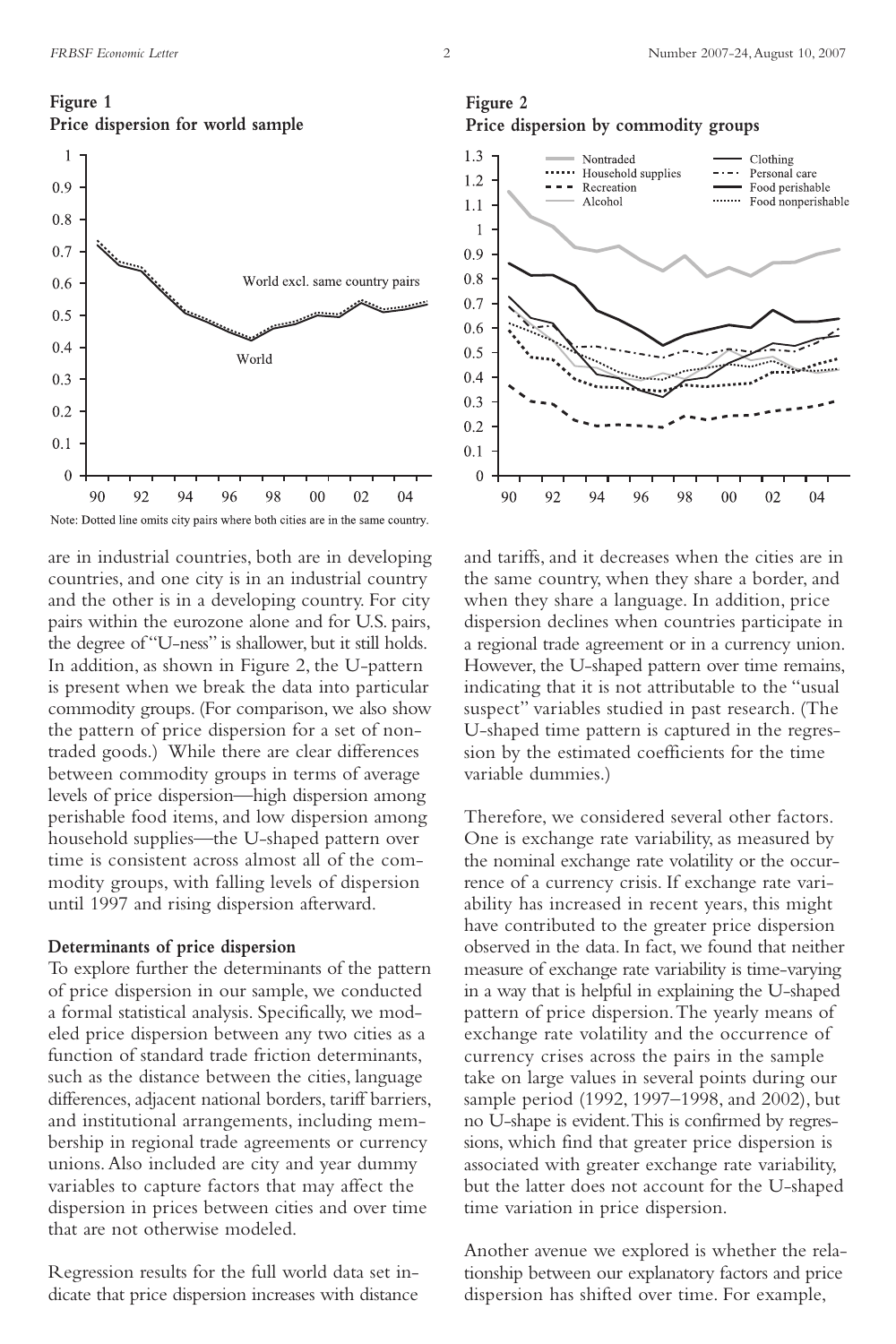there is some evidence that the pass-through of exchange rate movements to import prices has fallen over time, so that a given depreciation of a country's currency leads to a smaller increase in import prices in the local currency. Lower passthrough implies that price changes in one country are less likely to lead to price changes in other countries, and therefore to more price divergence. While we do find statistically significant variation over time in the sensitivity of price dispersion to exchange rate volatility, this variation does not appear to correspond much with the U-shaped pattern in price dispersion.

However, in a similar exercise examining the variation in the sensitivity of price dispersion to distance, we find a rough U-shape is apparent, with the sensitivity to distance first declining and then rising.This suggests that some common factor affecting the cost of transporting goods a given distance may be at work.

#### **Oil and transport costs**

Pursuing this possibility, we search for additional variables that vary over time and that are related to distance.An obvious candidate is the price of oil, which has varied significantly over time and affects transportation costs. If oil prices raise transportation costs, they should increase differences in the prices of imported goods, raising average price dispersion. In addition, they should raise costs proportionately more for countries farther apart.

In fact, a plot of oil prices (relative to the U.S. Consumer Price Index, CPI) in Figure 3 shows that it is time-varying in a manner that roughly coincides with the pattern in price dispersion, in that the price of oil reached a low point in the sample shortly after 1997 and rose gradually in subsequent years. For comparison, the figure also plots measures of U.S. air and freight transport costs, which also rose at the end of the sample. In the absence of a general measure of world transport costs, we use oil prices to proxy for trends in such costs in regressions.We find this variable is highly significant and associated with increased price dispersion.We also find that a rise in the price of oil has a bigger impact on price dispersion if two countries are far apart.This clearly lends support to the transportation cost story.

The basic findings of our analysis hold under a variety of alternative formulations, namely, omitting any city without data for all 15 years of the

#### **Figure 3 Real oil price and transportation costs**



Note: All series are expressed relative to the U.S. CPI.

sample period, including only one city per country, using different measures of price dispersion, and considering additional control variables, such as international differences in GDP per capita, GDP, or wages.

#### **Conclusion**

Our analysis finds significant variation over time in the degree of global price convergence over the past 15 years. In particular, there appears to be a general U-shaped pattern with rising price dispersion in recent years, a pattern which is remarkably robust across country groupings and commodity groups.This time-variation is difficult to explain in terms of the explanatory factors common in the literature, as these tend not to vary much over time. However, regression analysis indicates that this time-varying pattern coincides well with oil price and transport cost fluctuations, which clearly vary over time and have risen in recent years.

> **Reuven Glick Group Vice President**

#### **Reference**

Bergin, Paul, and Reuven Glick. 2007."Global Price Dispersion:Are Prices Converging or Diverging?" *Journal of International Money and Finance* 26(5) pp. 703-729 (September).